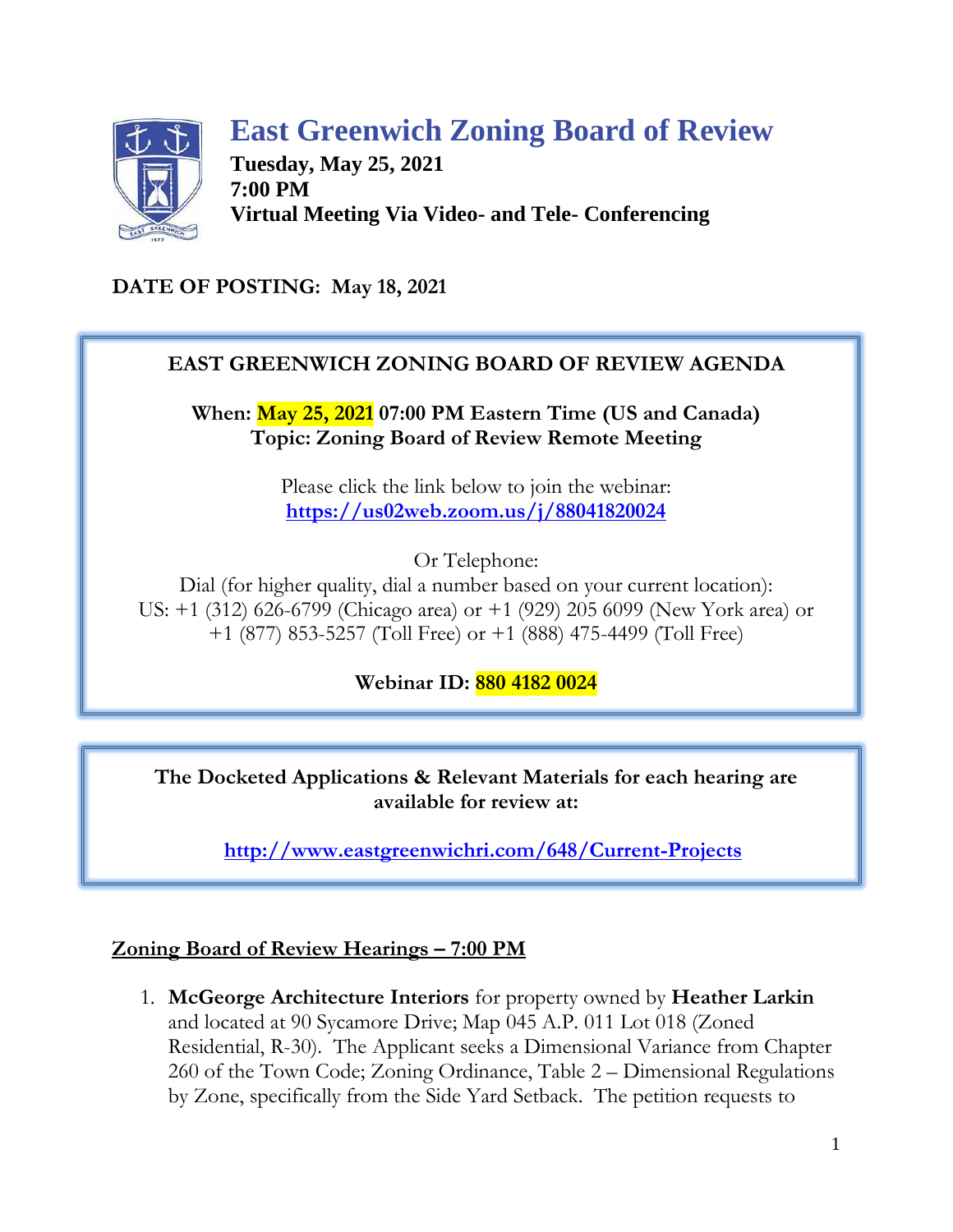construct an in-law addition on the south side of the existing structure which will not conform to the side setback requirement; a maximum of 19.6' of relief is required.

- 2. **Hill & Harbor Design + Build** for property owned by **Chester B. Salomon and Arlene Lidsky Salomon** and located at 27 Rector Street; Map 085 A.P. 001 Lot 275 (Zoned Residential, R-10). The Applicant seeks a Dimensional Variance from Chapter 260 of the Town Code; Zoning Ordinance, Table 2 – Dimensional Regulations by Zone, specifically from the Side Yard Setback. Additionally, the Applicant seeks relief from Article V, Section 260-14(B) Nonconforming by Dimension; the front of the existing structure is situated in the 30 foot front yard setback. The Applicant requests to construct a 22'x24' garage which will be attached to the existing structure and will not conform to the north side setback; a maximum of 7.6' of relief is required.
- 3. **Hill & Harbor Design + Build** for property owned by **Doug and Sherri Tracey** and located at 52 Mawney Street; Map 075 A.P. 002 Lot 178 (Zoned Residential, R-10). The Applicant seeks a Dimensional Variance from Chapter 260 of the Town Code; Zoning Ordinance, Section 260-8(F) pertaining to the siting of accessory structures. Additionally, the Applicant seeks relief from Article V, Nonconforming Development, Section 260-14(B) Nonconforming by Dimension. The petition requests to rehabilitate and modify the existing legal nonconforming accessory structure by adding two (2) 12'x22' additions on both sides and converting it into a four (4) vehicle garage with storage space on the second level; this constitutes as an intensification to the legal nonconforming structure.
- 4. **Joseph D. Trillo** for property owned by **The Joseph D. Trillo Living Trust c/o Joseph D. Trillo, Trustee** and located at 75 Bailey Boulevard; Map 008 A.P. 019 Lot 023 (Zoned Farming, F-2). The Applicant seeks a Dimensional Variance from Chapter 260 of the Town Code; Zoning Ordinance, Table 2 – Dimensional Regulations by Zone, specifically from the Side Yard Setback. The petition requests to construct a 36'x24'-4" attached garage on the north side of the existing structure which will not conform to the side setback requirement; a maximum of 10' of relief is required.
- 5. **David and Gioia Bergmann** for property located at 55 Cardinal Lane; Map 027 A.P. 015 Lot 107 (Zoned Farming, F-1). The Applicant seeks a Dimensional Variance from Chapter 260 of the Town Code; Zoning Ordinance, Table 2 – Dimensional Regulations by Zone, specifically from the Side Yard Setback. The petition requests to construct a third garage bay onto the north side of the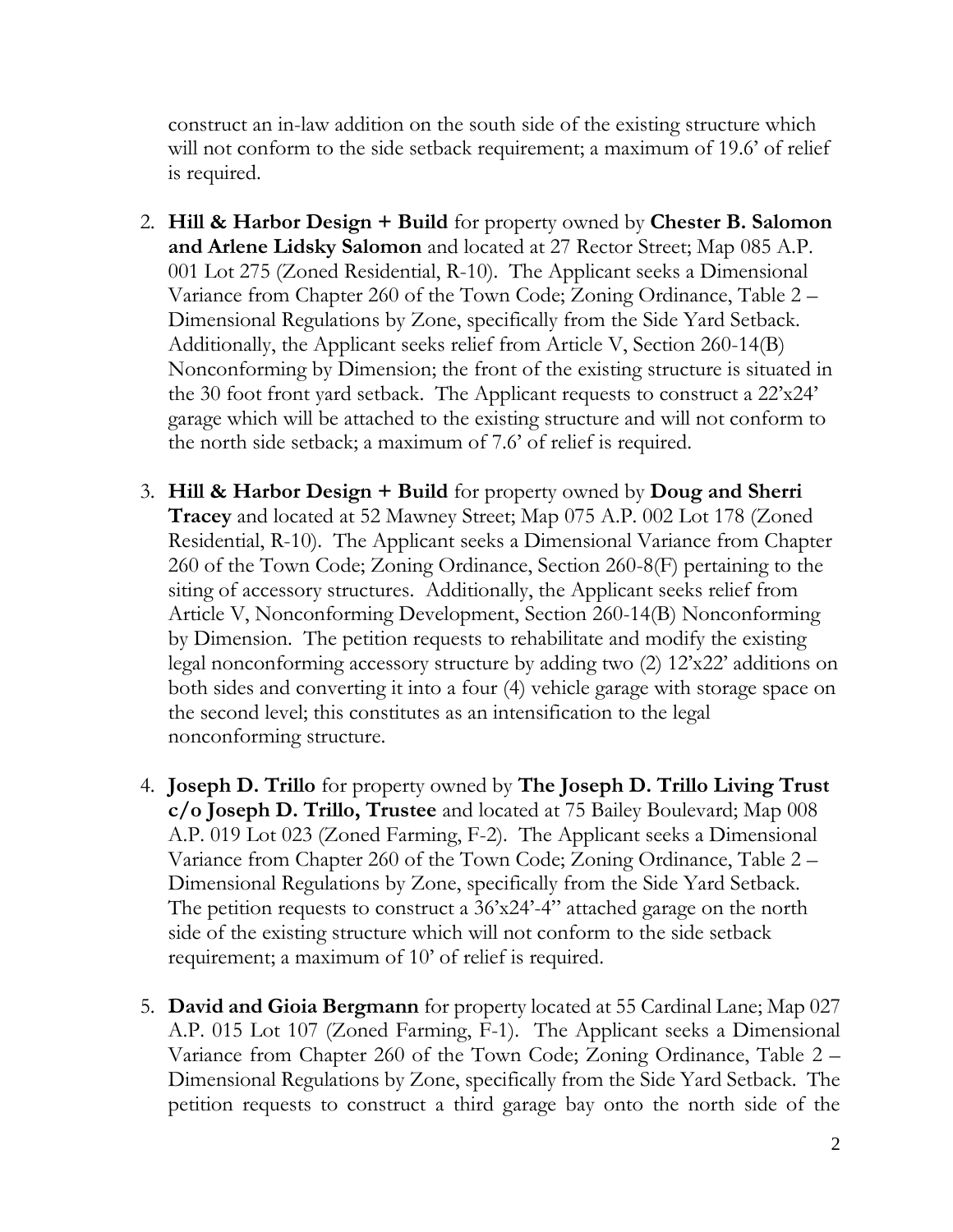existing structure which will not comply with the 30-foot side setback requirement; a maximum of 10.32' of relief is required.

6. **Sean O'Leary and Jennifer Cosgrove** for property located at 202 First Avenue; being Map 074 A.P. 004 Lot 083 (Zoned Residential, R-10). The Applicant seeks Dimensional Variances from Chapter 260 of the Town Code; Zoning Ordinance, Table 2 – Dimensional Regulations by Zone which sets forth the Front Yard Setbacks and Maximum Lot Coverage. Additionally, the Applicant seeks relief from Article V, Section 260-14(B) Nonconforming by Dimension. The Applicant requests to construct a two-car garage with a deck which will be attached to the existing structure in the southwest front setback which also constitutes as an intensification to the legal nonconforming property.

### **Zoning Board of Review Business**

- 1. Minutes: Review/action on the following sets of minutes:
	- April 27, 2021 meeting

### **Adjourn**

# **INSTRUCTIONS TO ACCESS THE MEETING**

The information provided is to assist board members, applicants and their representatives, residents and other interested parties with the technical information necessary to participate.

The Town has chosen to use a video conferencing product called ZOOM for hosting local public meetings during the current health emergency. Zoom is available as an app – you can download it your smart phone or personal computer for free. (Deluxe "for-a-fee" versions also exist and many of you may already be using those in your own personal or business dealings.) You will also have the low-tech option of simply phone dialing-in for audio-only.

Attendees are encouraged to test their internet connection and audio capabilities in advance of the meeting. Please use the following link for detailed information from Zoom on how to test your equipment: <https://support.zoom.us/hc/en/-us/articles/115002262083>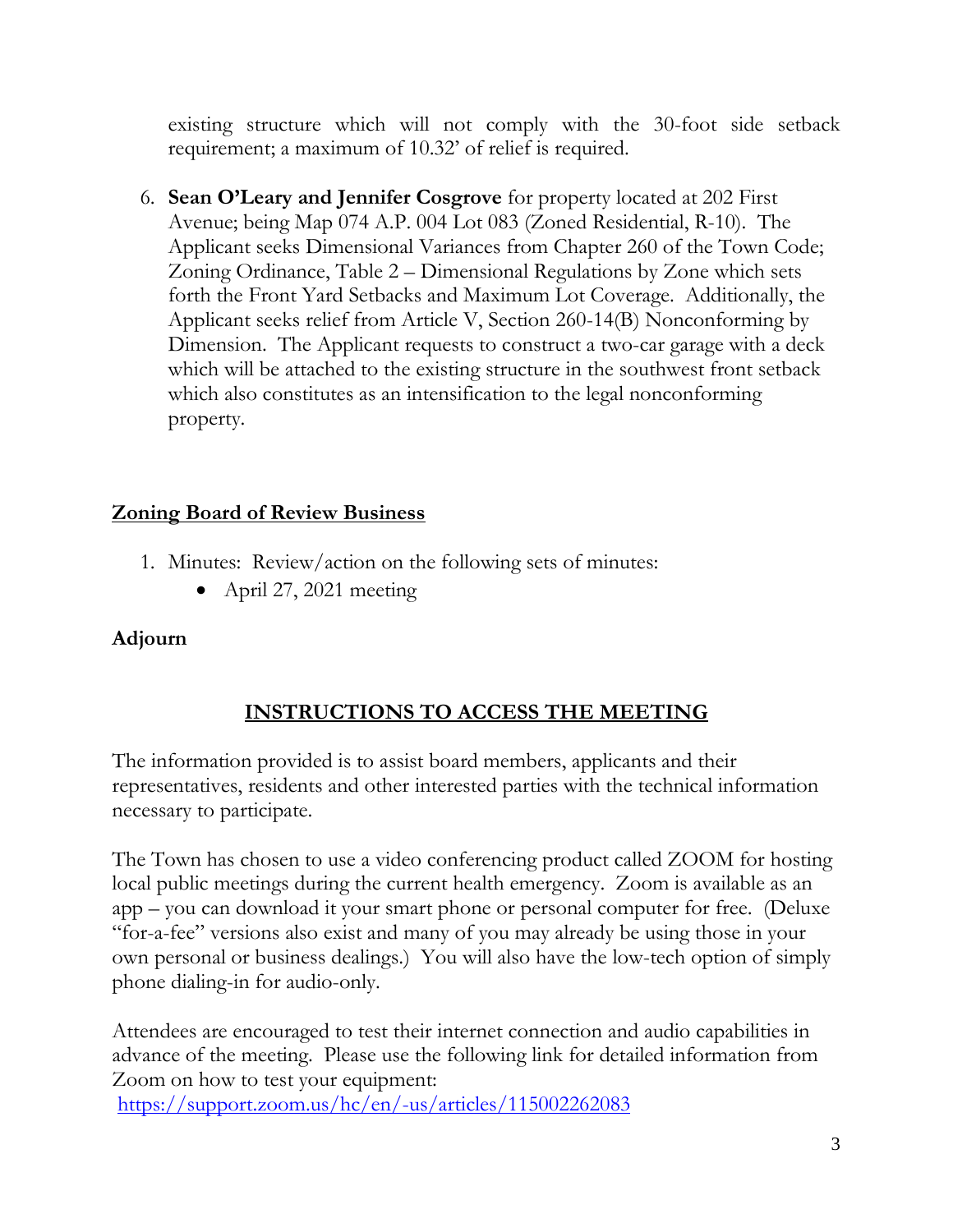We strongly encourage you to access the meeting visually – for obvious transparency reasons, so you can see Board members and applicants – but also because the presentations will be on-screen (plan sets and related reports) to round out your understanding of what is being considered.

To be clear, you do not have to have a Zoom account to attend a Zoom meeting. You may wish to create an account, but that is not required to participate in the Town's "virtual" public meetings. We hope you will join us via Smartphone, tablet, laptop, or computer as this option enables you to view the Board and presenters in a gallery view and to see all application materials presented on your screen. If accessing the meeting this way, you will be prompted to download the software. You can get to the meeting by either clicking the hyperlink in the posted agenda (available via the Town's or Secretary of State's Website) OR -

#### **Go to Zoom.us and Simply Click on "Join a Meeting".**

When you go to the Zoom website, you will be prompted to either JOIN or DOWNLOAD the Zoom tool. Note t he download will require a second step to install the application. This is a personal choice.

#### **Enter this Webinar/Meeting ID: 880 4182 0024**

(The meeting ID will be different for every zoom meeting/webinar you join. The meeting ID above is specific to the **May 25, 2021 ZBR** meeting.)

To join you will be asked for your name and email. Your name is all that is required.

You will be asked if you want to join the meeting audio via computer audio, or via telephone. Use of computer audio is recommended, if enabled on your device, however you can also use your telephone for audio. When you enter the meeting room, your phone will be muted. You will be able to see members and participate when called on for public comment. If you would like to speak when the Chair opens the floor for public comment, use the 'raise your hand' icon in the Zoom platform, located toward the bottom of the screen. You will be recognized to speak and can share your comments via audio when recognized. You will be prompted on your screen to unmute yourself and you will be required to state your name for the record.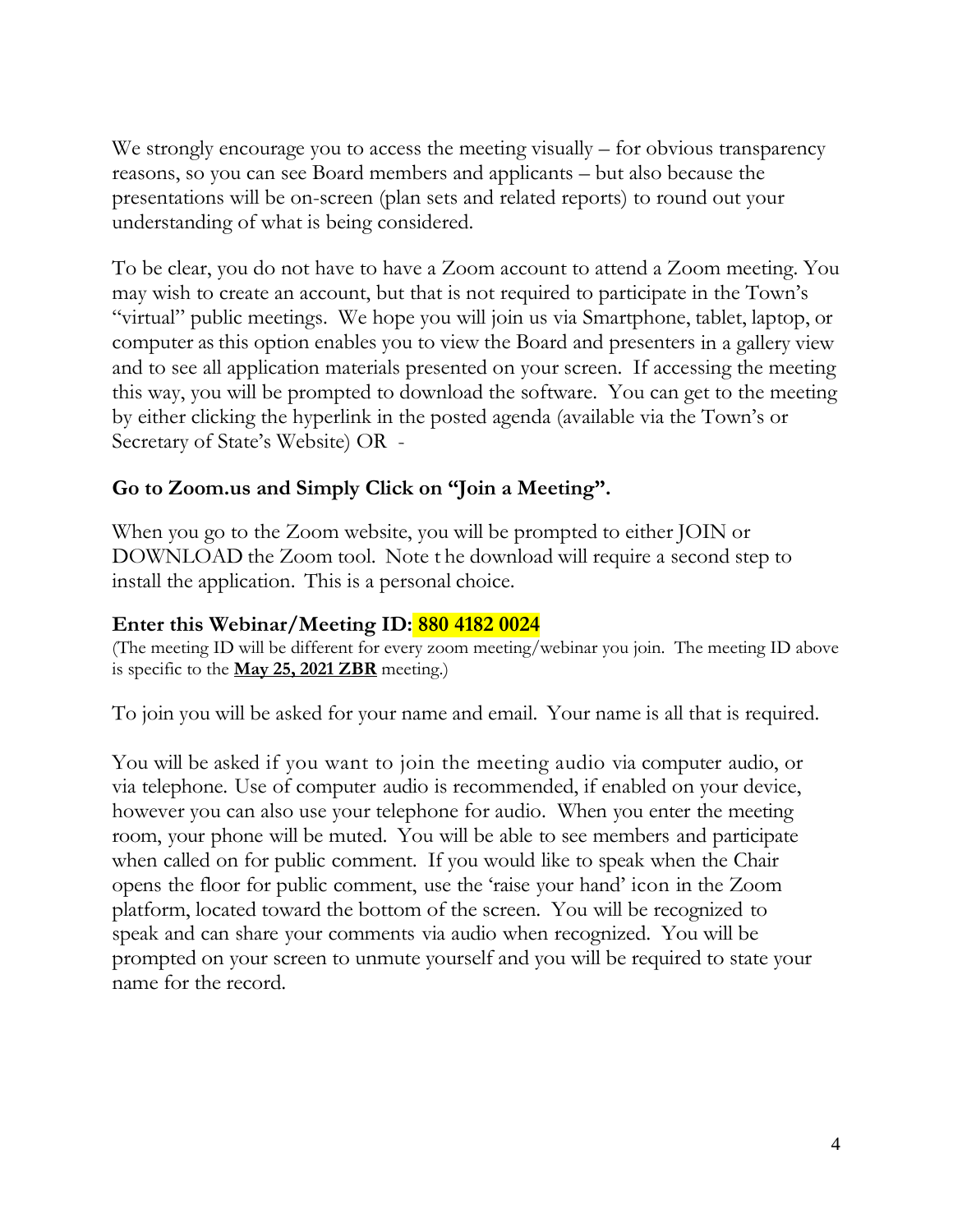# **If Accessing the Meeting By Telephone:**

If you do not wish to or if you do not have a device capable of accessing the internet-based Zoom meeting, you may use your telephone – land line or cellular for audio-only access to the proceedings.

# **Dial this number to join: +1 (877) 853-5257 (Toll Free)**

Alternative phone numbers can be used if necessary (if the line rings busy, for example):

> +1 312 626 6799 (Chicago); or +1 346 248 7799 (Houston); or +1 669 900 6833 (CA); or +1 301 715 8592 (Maryland). +1 (929) 205-6099 (NY) or +1 (888) 475-4499 (Toll Free)

# **Enter this Webinar/Meeting ID: 880 4182 0024**

**Then press # and then # again (there are no "Participant ID's").**

When you join the meeting, your phone will be muted.

At the appropriate time, the meeting will be open for questions and comments. During the public comment portion of the meeting, anyone who wishes to be heard will be allowed to speak. Only one commenter at a time will be allowed to speak to ensure the comment is clearly heard and recorded. To be recognized, you will need to "raise your hand". Dial **\*9** to 'raise your hand' and be recognized to speak. Dial **\*6** to unmute your telephone; and when done speaking, dial **\*6** again to mute yourself. All speakers will be required to state their name for the record.

#### **For Scheduled Zoning Board of Review Hearings Accessing applications, site plans and other documents:**

All materials submitted for consideration will be made available on the Town's website well in advance of the scheduled meeting. You will want to visit the Planning Department's page via the 'eastreenwichri.com' site. There you will see a sidebar heading called "Current Projects" where all relevant materials are placed and labeled. {To get to this location directly, please go to:

<http://www.eastgreenwichri.com/648/Current-Projects>} Alternatively, once the agenda for the meeting is posted online, hyperlinks to the relevant application materials will be inserted for ease of access.